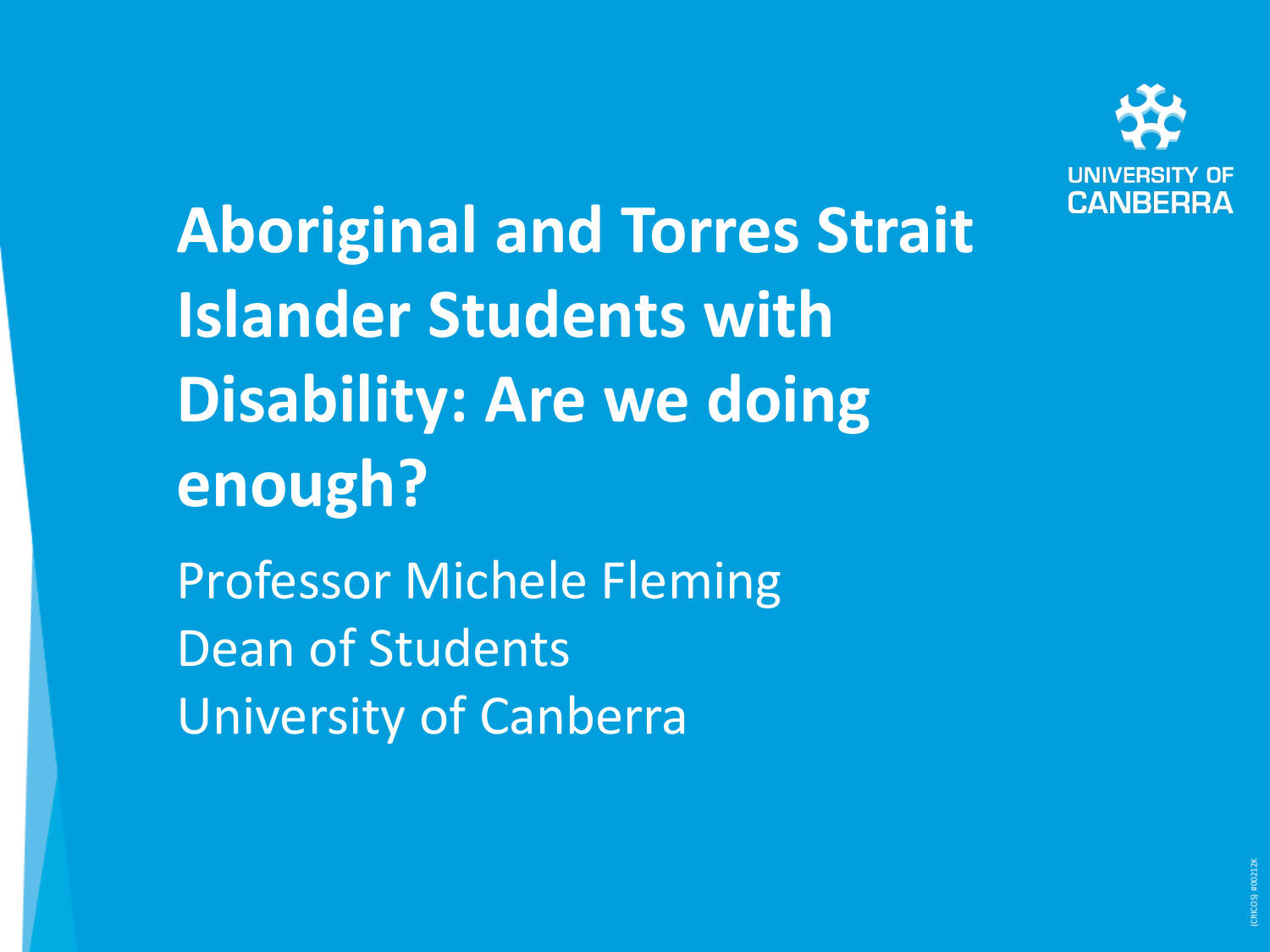

## **Acknowledgement This presentation is based on research undertaken by Michele Fleming and Diana Grace. The research was funded by the National Centre for Student Equity in Higher Education.**

**The full report is available at: https://www.ncsehe.edu.au/publications/best -practice-in-supporting-indigenous-studentswith-disability-in-higher-education/**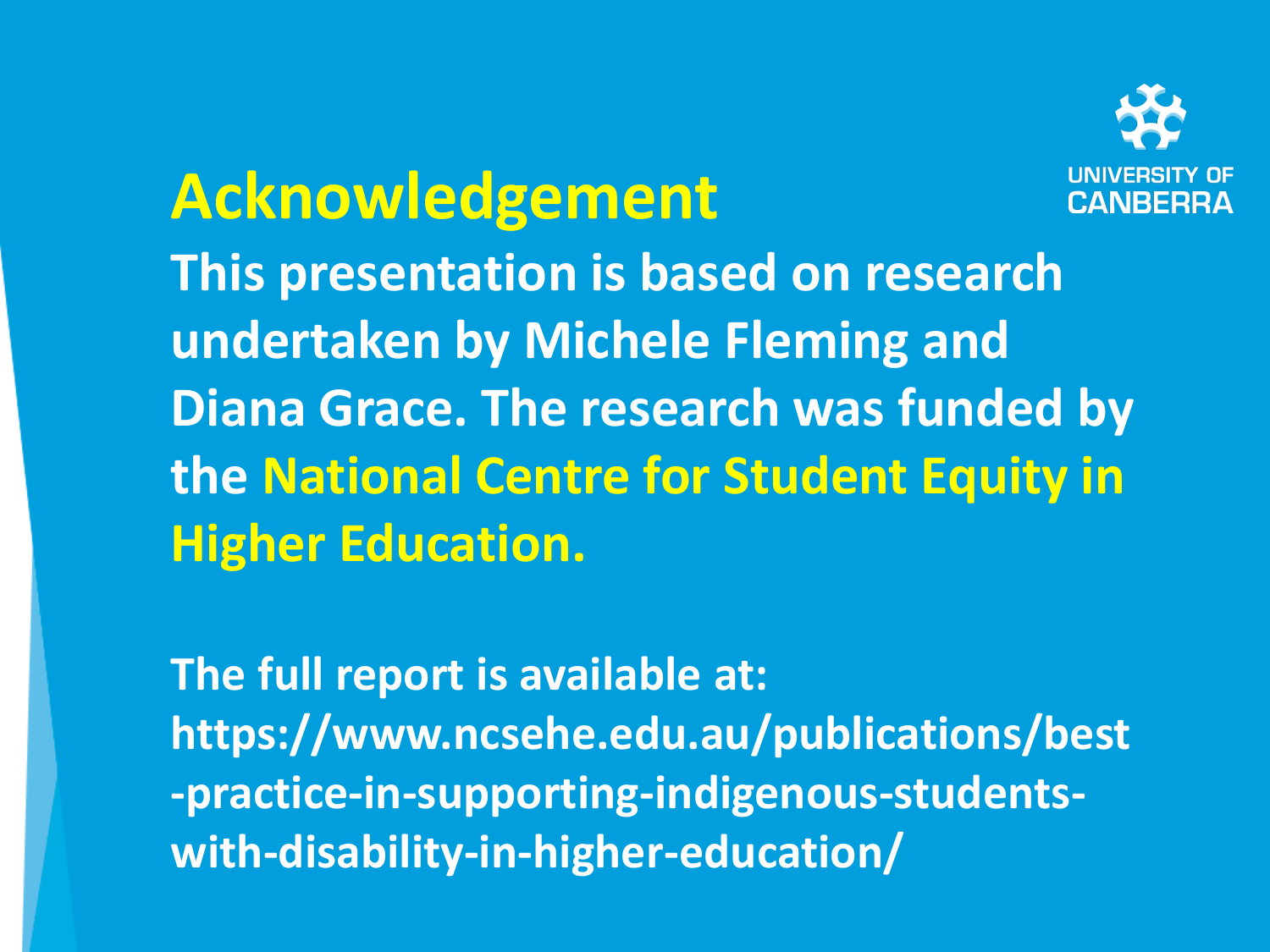# **What's the problem?**

#### *In Australia, not just in higher education*

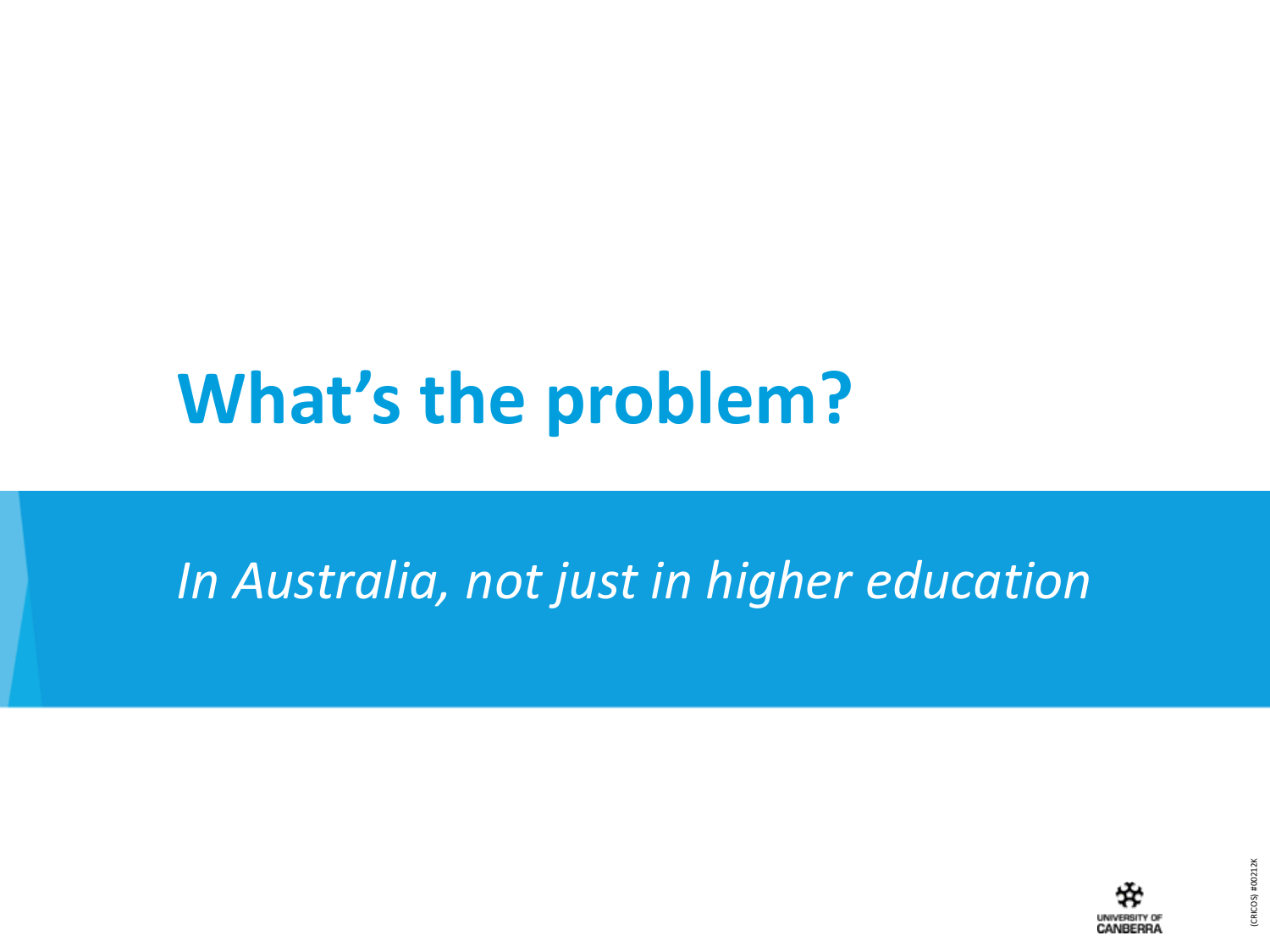### **The Nature of the Problem: Prevalence**

- Aboriginal and Torres Strait Islander people experience ill health and disability at a rate much higher than the Australian population as a whole (ABS, 2014; AIHW, 2009).
- However, there is a lack of accurate government statistical data on disability among Indigenous Australians, which negatively affects both the provision of culturally appropriate services and the accessibility of these services (Productivity Commission, 2011).

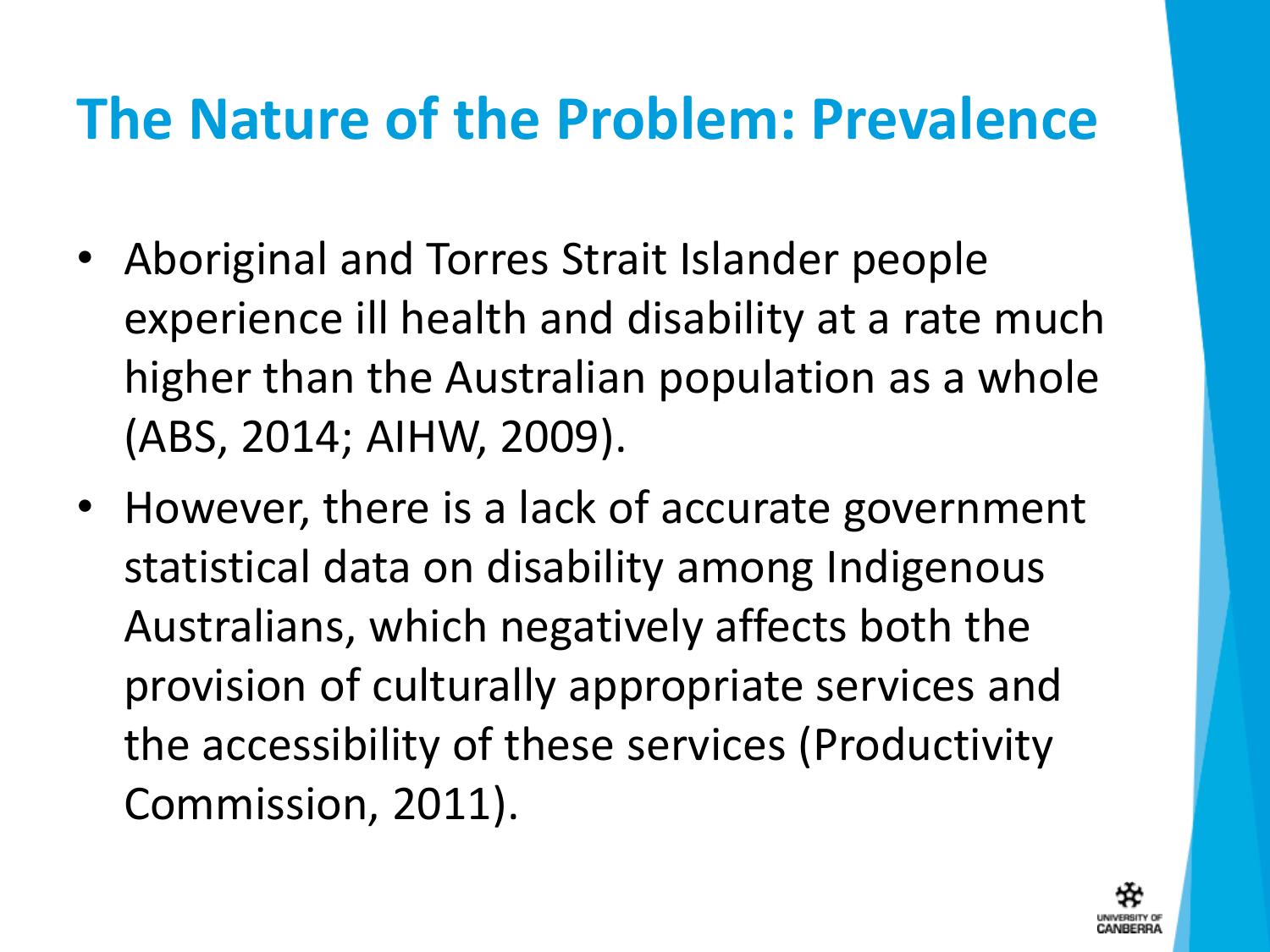## **The Nature of the Problem: Double Disadvantage**

- Being an Aboriginal person with disability has been described as a 'double disadvantage' (Griffis, quoting Rankine in the Koori Mail, 2015)
- Aboriginal and Torres Strait Islander people with a disability experience multiple disadvantage and often multiple layers of racism as a result of their Aboriginality and their disability (Bostock, 2007).

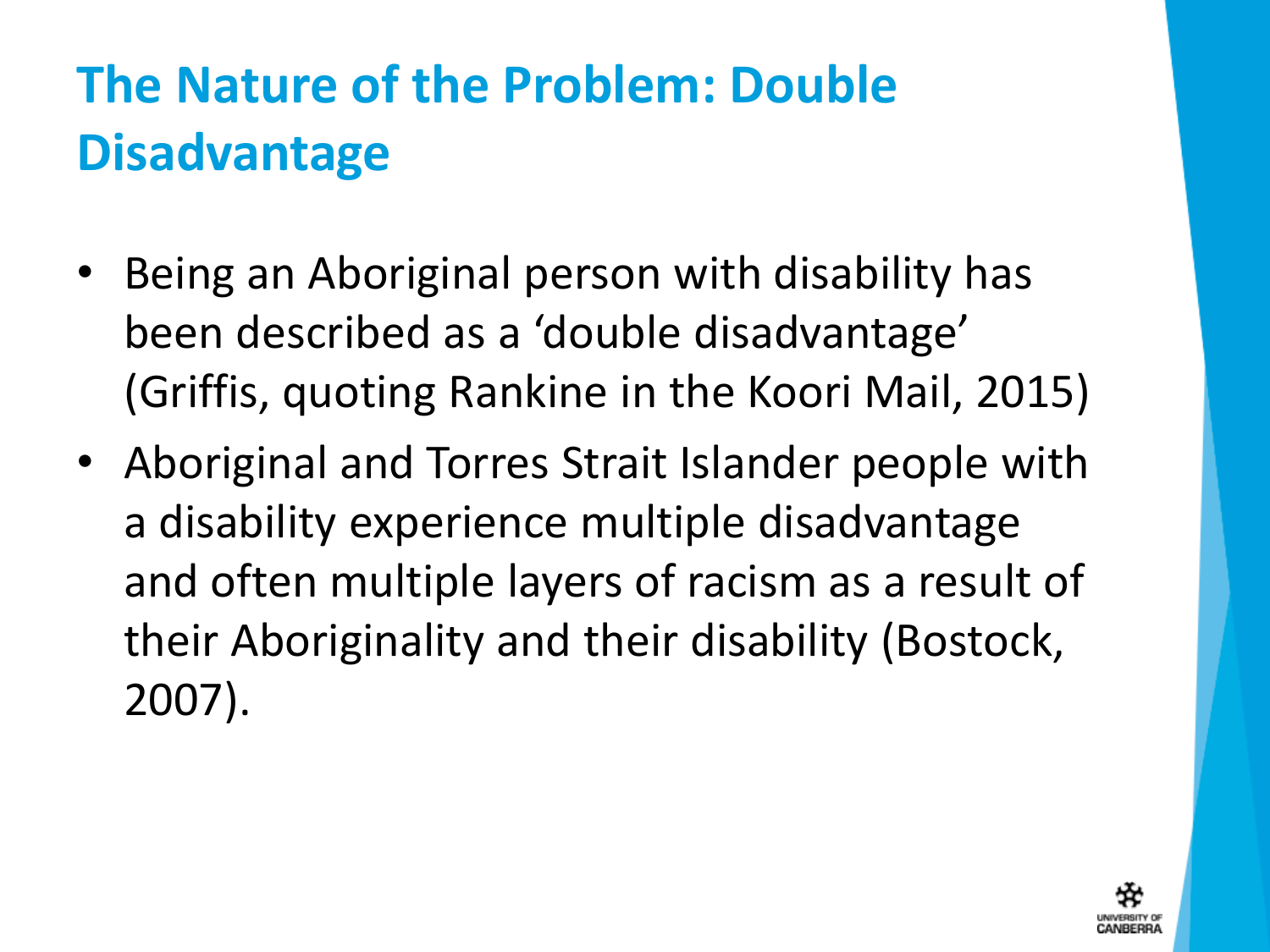## **The Nature of the Problem: Services**

- Despite the much recognised need for culturally appropriate services for Aboriginal and Torres Strait Islander people with disability, the vast majority of disability service provision takes place in non-specialist systems.
- Moreover, when Aboriginal and Torres Strait Islander people do access these services, it is not uncommon for them to face additional barriers and discrimination from the service providers (Bostock, 2007).

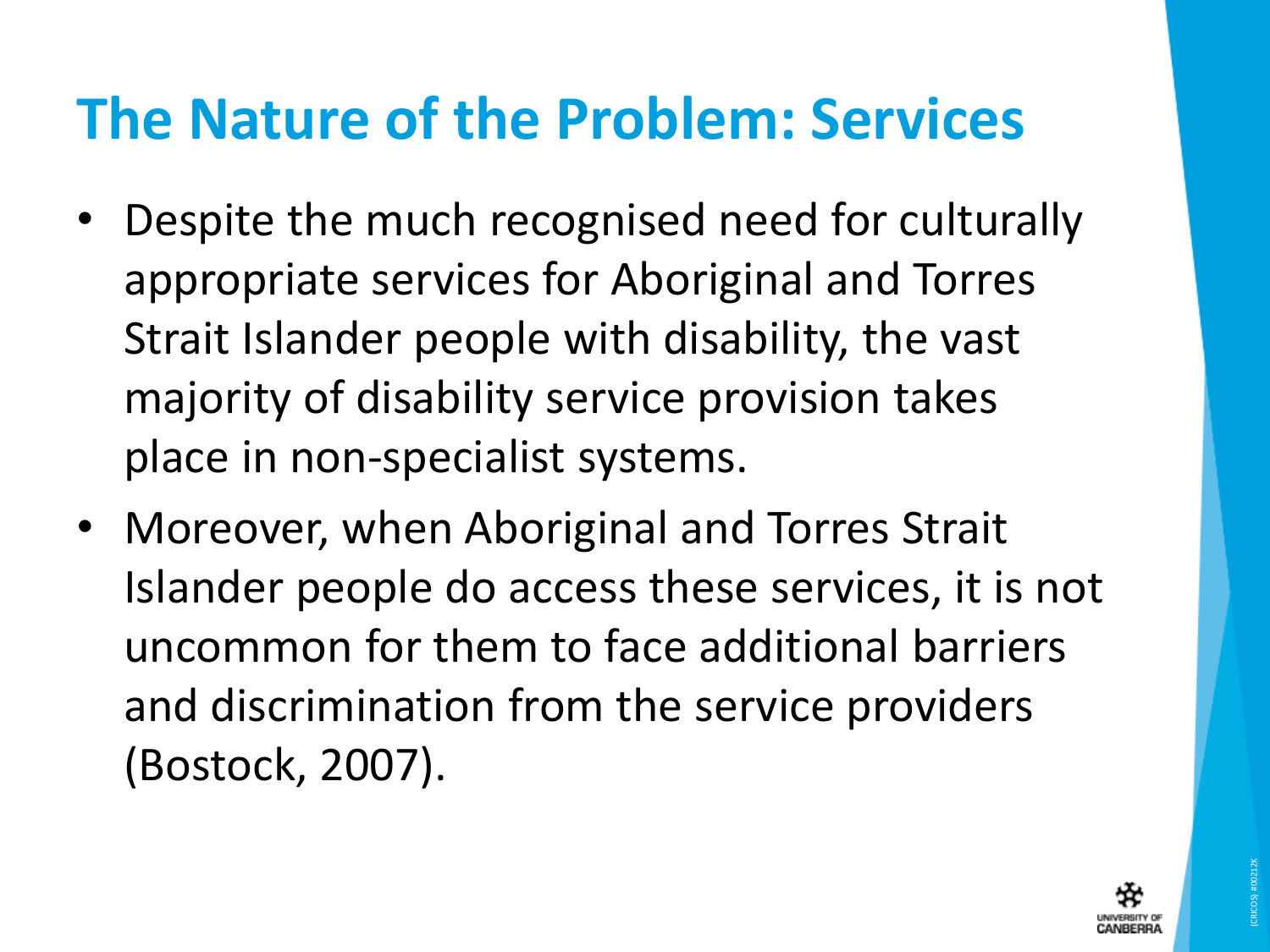# **Higher Education Statistics**

*Aboriginal and Torres Strait Islander students with disability at Australian Universities.*

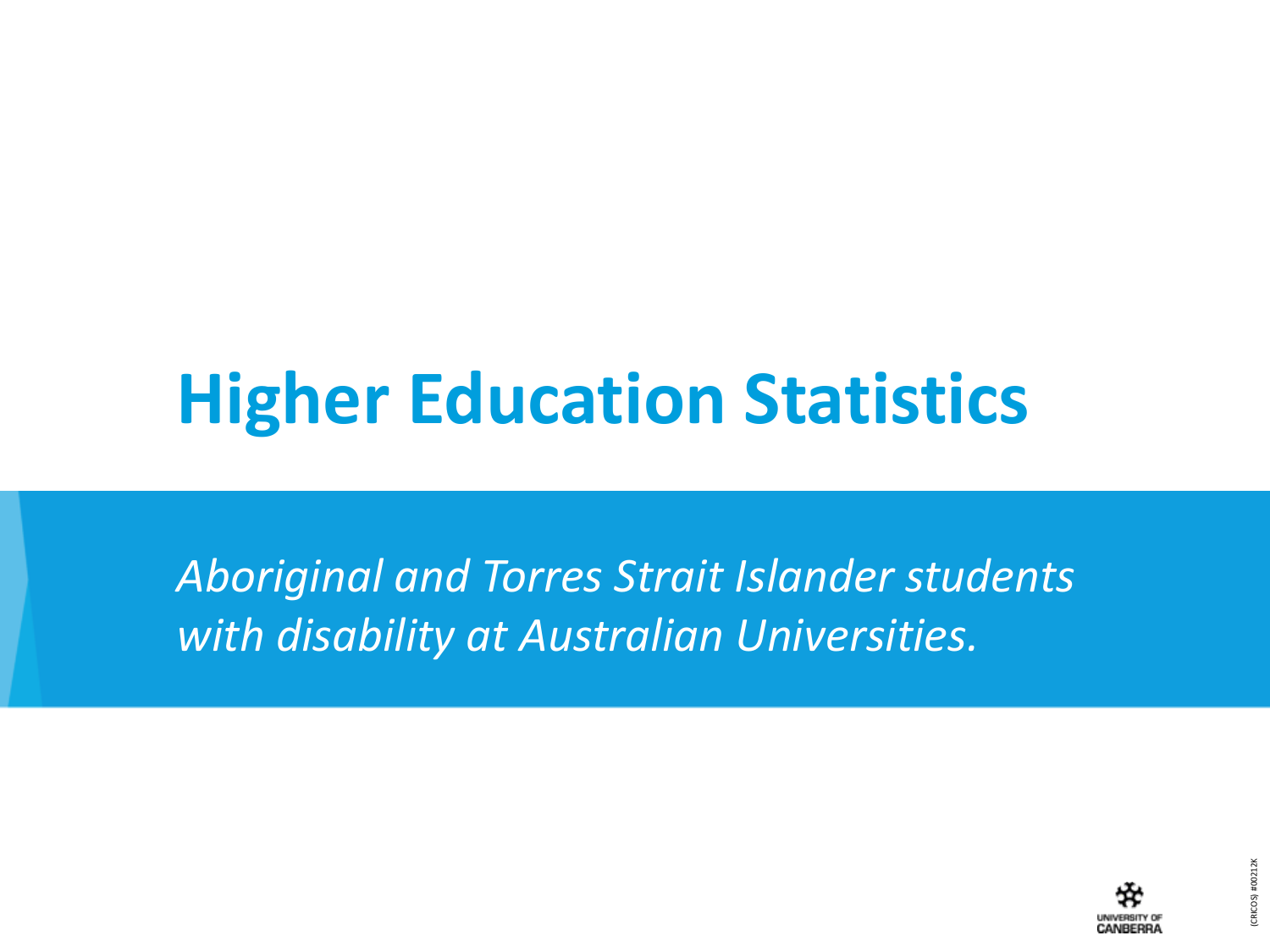## **Indigenous Students: Enrolments**



Enrolment rates for Indigenous students have remained relatively stable from 0.93 percent of the student population as a whole in 2001, to 1.09 percent in 2013.

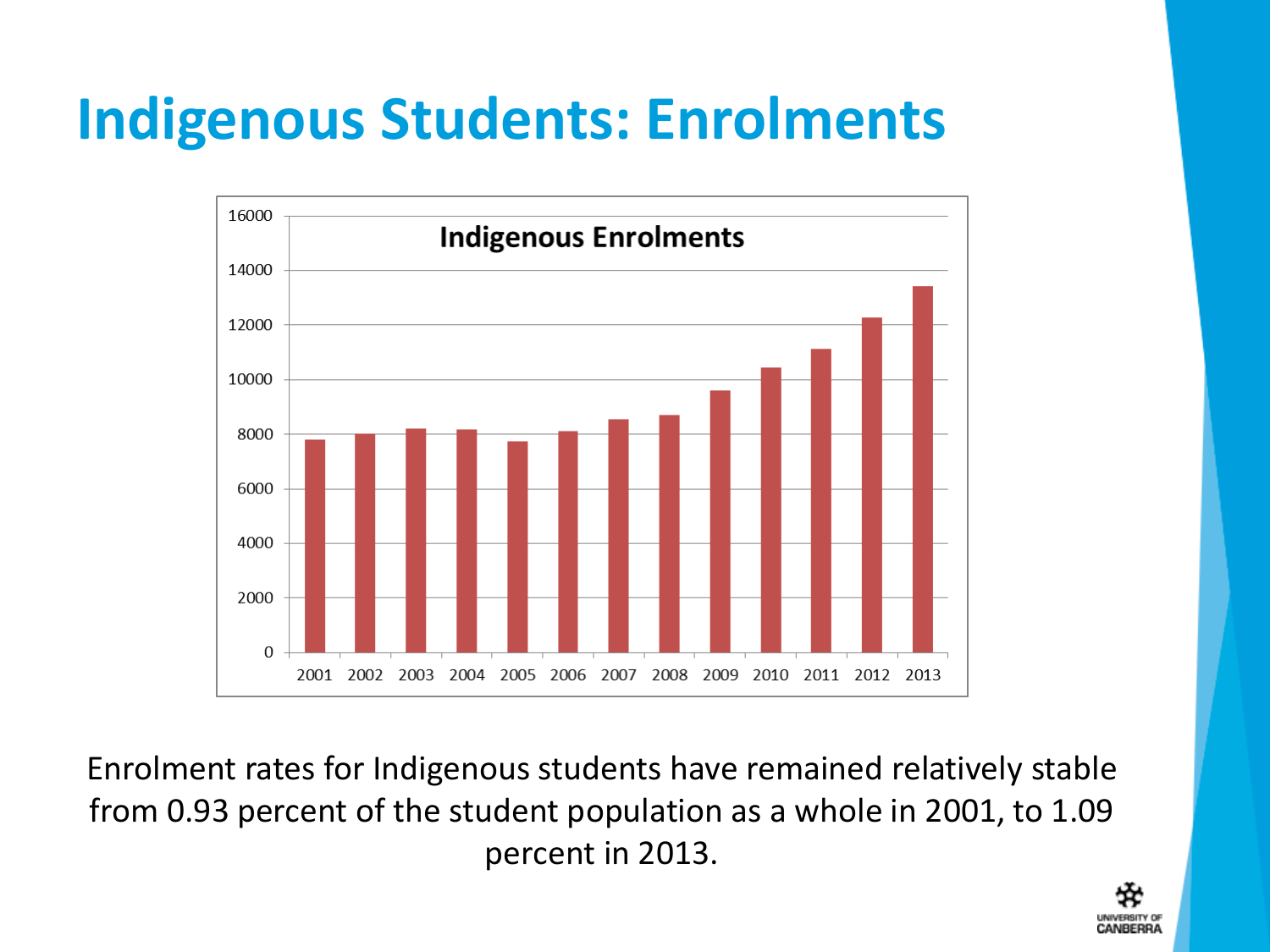## **Indigenous Students with Disability: Enrolments**



Indigenous students with disability represented only 0.06 percent of all student enrolments in 2001 but 0.10 percent of all students by 2013.

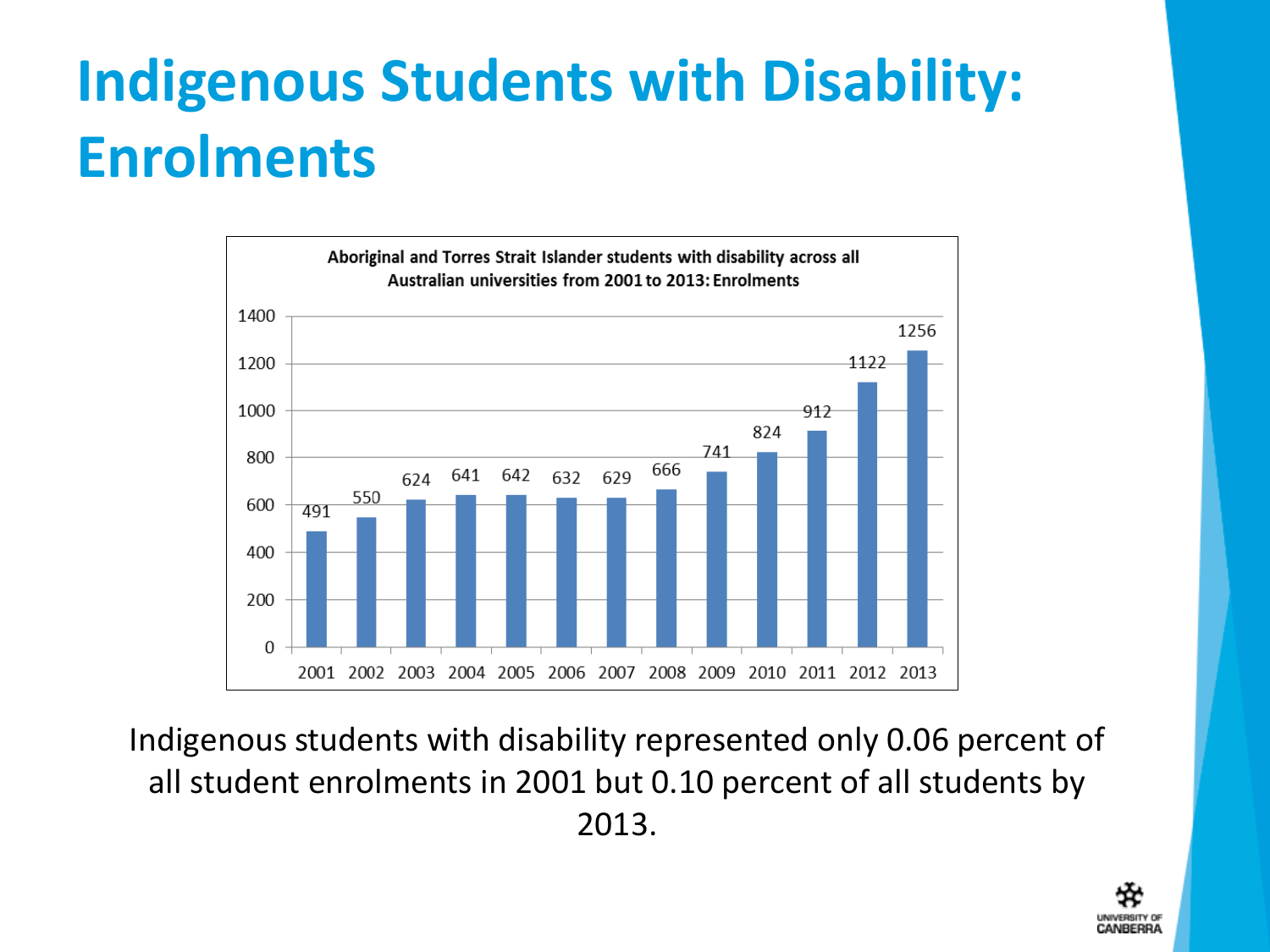## **Percentage of Indigenous Students with Disability: Enrolments**



In 2001, 6.29 percent of Indigenous students at university identified as having a disability; in 2013, this had risen to 9.36 percent.

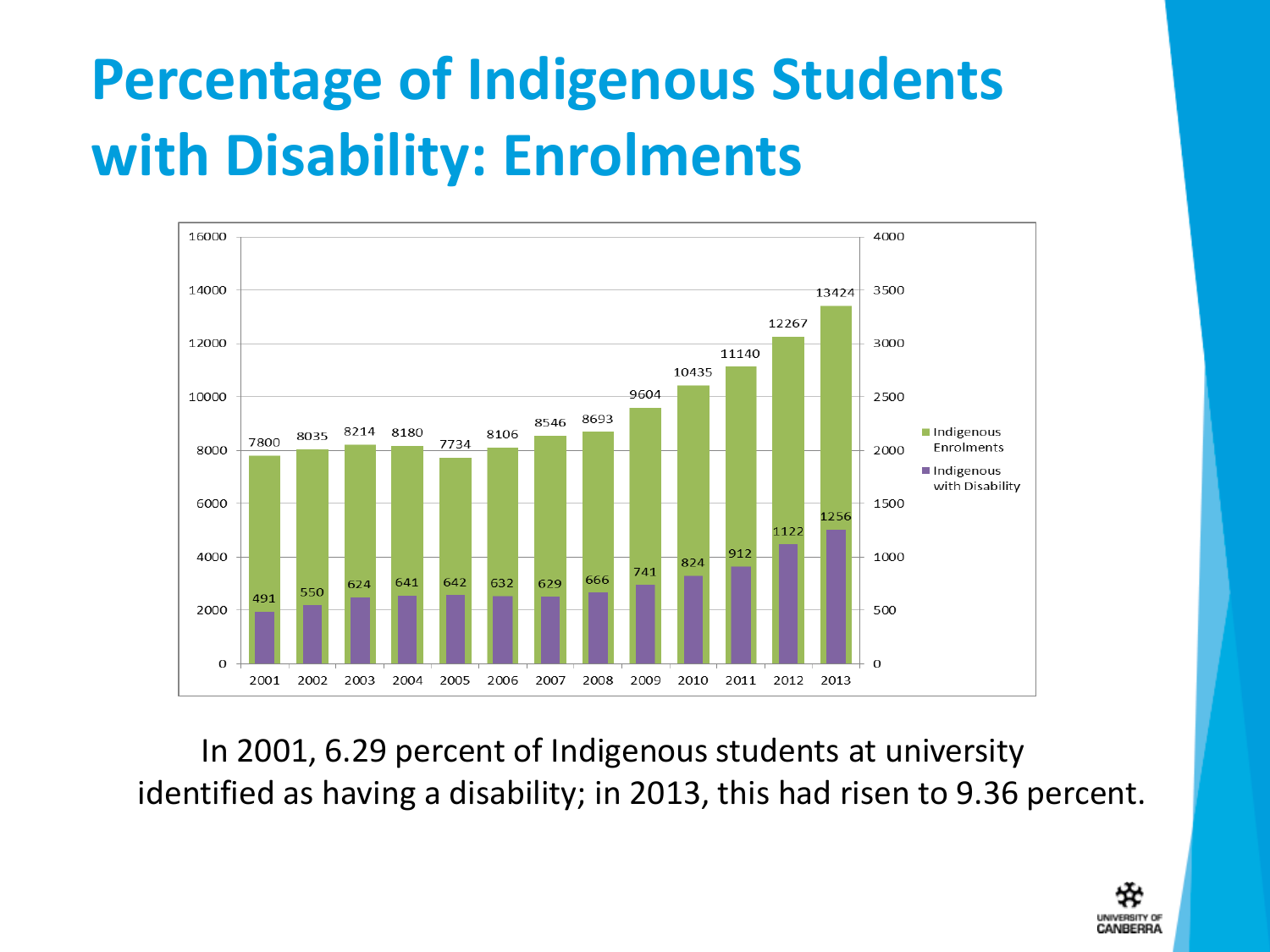## **Indigenous Students with Disability: Completions**



Completion rates for Indigenous students with disability were 0.03 percent of all completions in 2001 and 0.05 percent in 2013.

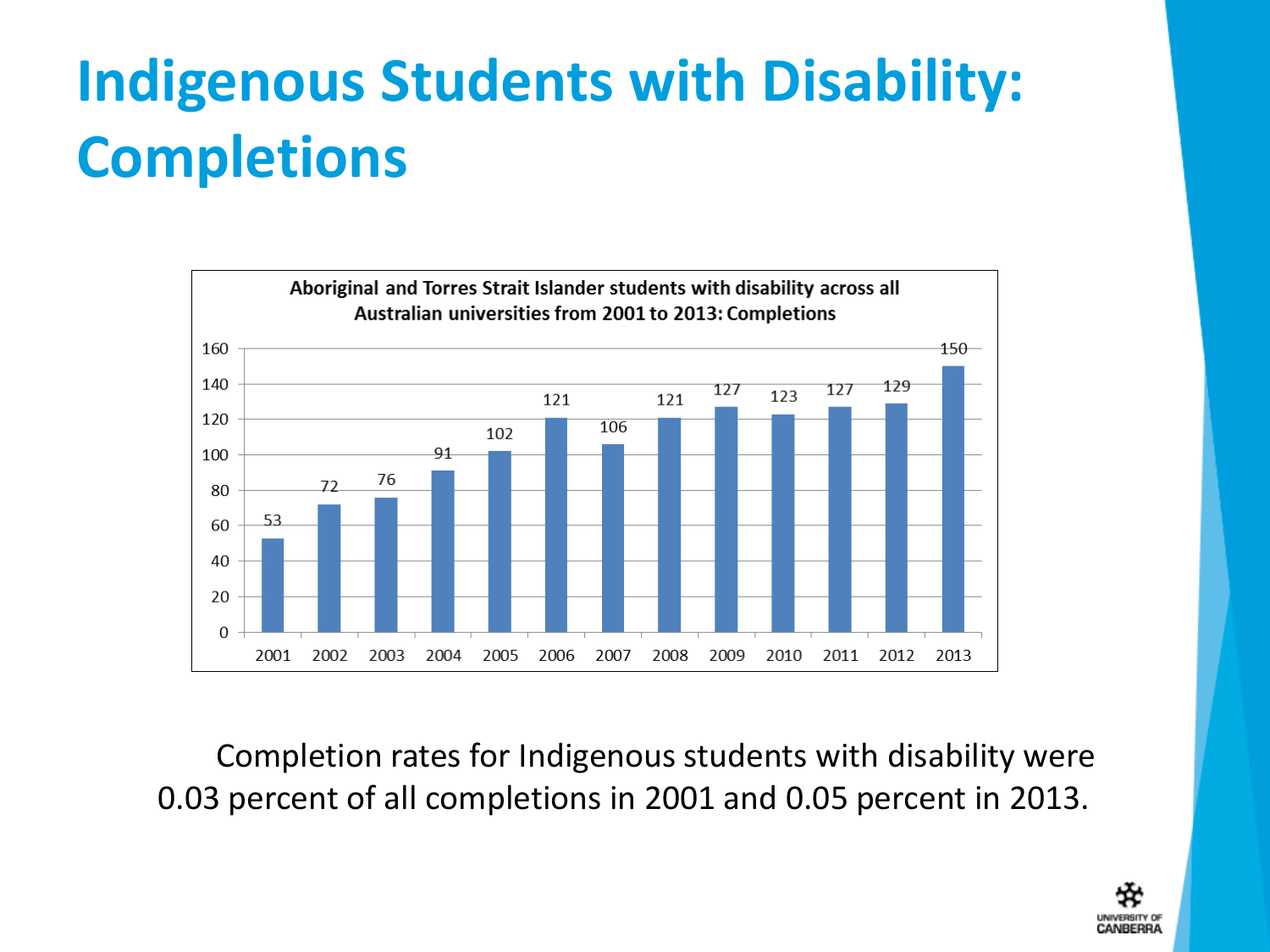## **Percentage of Indigenous Students with Disability: Completions**



In 2001, 5.35 percent of Indigenous students with disability completed their degrees whereas in 2013 this figure was 8.33 percent.

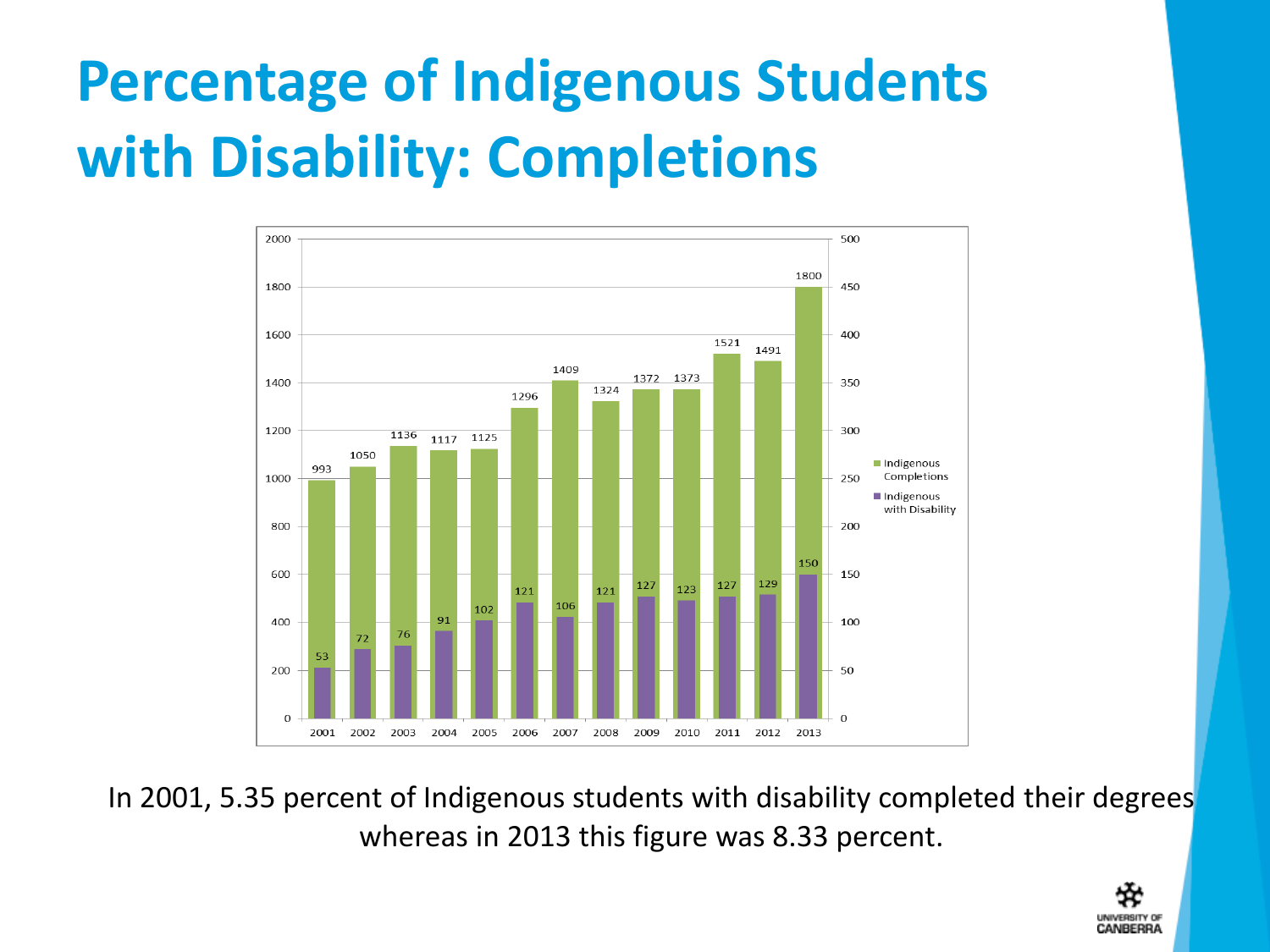# **Are we doing our best?**

#### *In the higher education context*

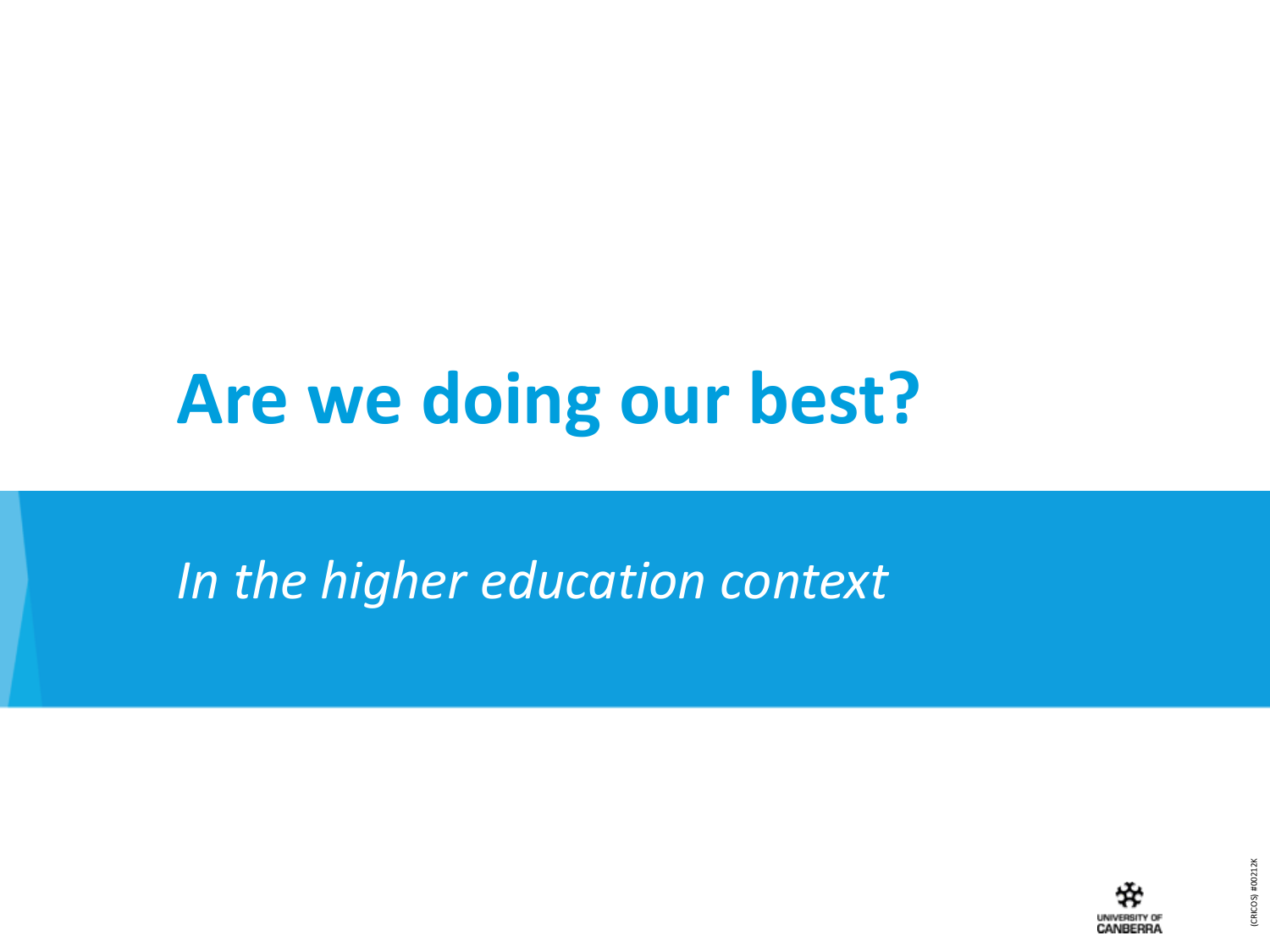## **Are we doing our best?**

| HE Disability Unit Service Provision for Aboriginal and<br><b>Torres Strait Islander Students with Disability</b>             | <b>Yes</b>     | <b>No</b>      | <b>No response</b> |
|-------------------------------------------------------------------------------------------------------------------------------|----------------|----------------|--------------------|
| <b>Collection of information on Aboriginal or Torres</b><br>Strait Islander status when registering for disability<br>support | 8              | 9              | $\overline{0}$     |
| Provision of additional supports for Indigenous<br><b>students</b>                                                            | 6              | 9              | $\overline{2}$     |
| <b>Work with Indigenous Education Unit</b>                                                                                    | 13             | $\overline{3}$ | $\mathbf{1}$       |
| Specific case management practices for Indigenous<br><b>students</b>                                                          | $\overline{2}$ | <b>15</b>      | $\overline{0}$     |
| Follow-up/tracking procedures for students                                                                                    | 14             | $\overline{3}$ | $\overline{0}$     |
| <b>Dedicated Aboriginal/Torres Strait Islander Adviser</b>                                                                    | $\mathbf{1}$   | <b>15</b>      | $\mathbf{1}$       |
| <b>Disability staff trained in Indigenous Cultural</b><br><b>Competency</b>                                                   | 13             | 3              | 1                  |

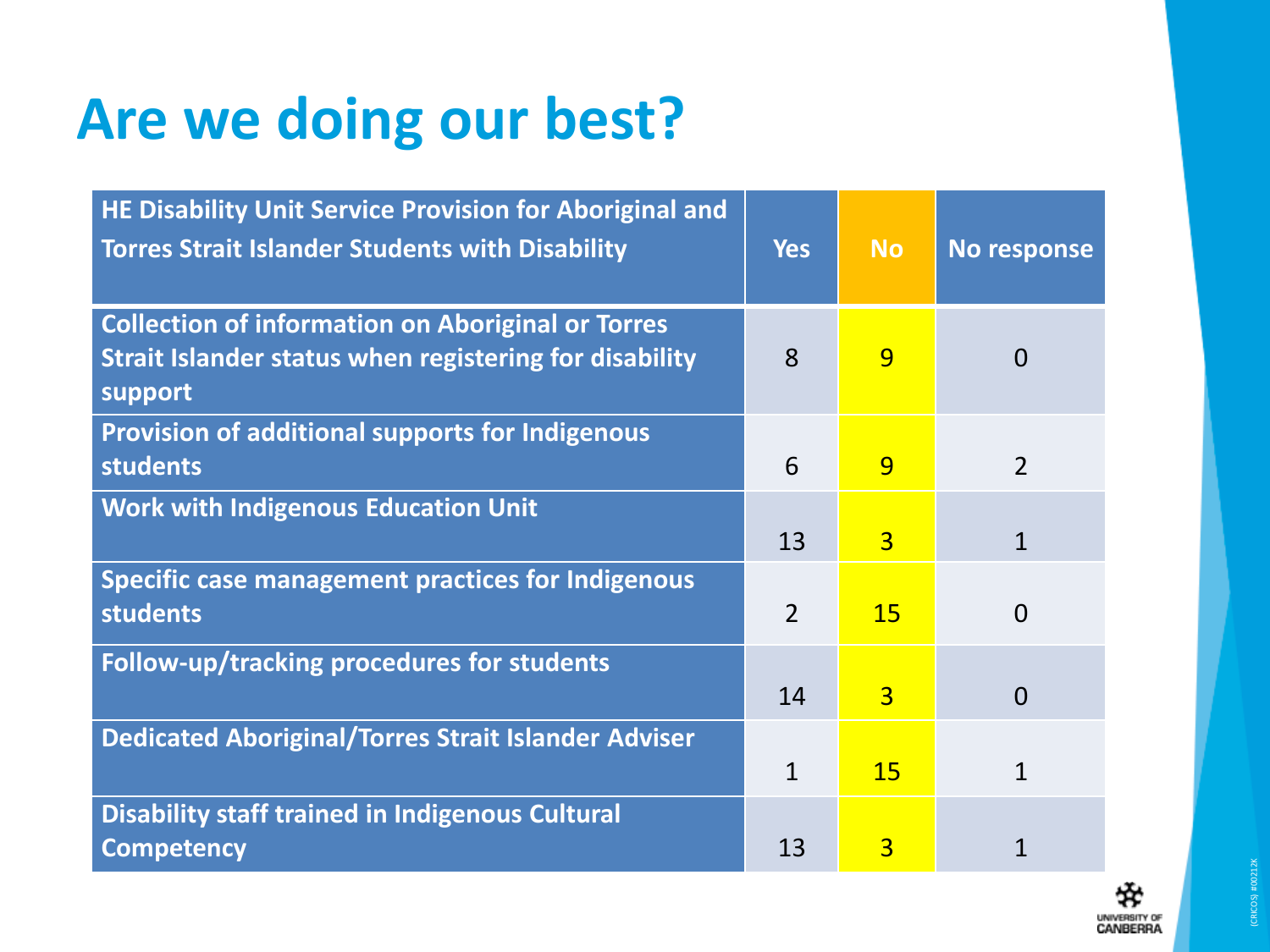### **Recommendations for improvement**

- That a whole-of-university approach to supporting Aboriginal and Torres Strait Islander students with disability is taken.
- That more extensive cultural awareness training be made available for staff in DUs.
- That DUs share with IEUs the reasons why referring Aboriginal and Torres Strait Islander students with disability for support by Disability Units will benefit the students in the university context.

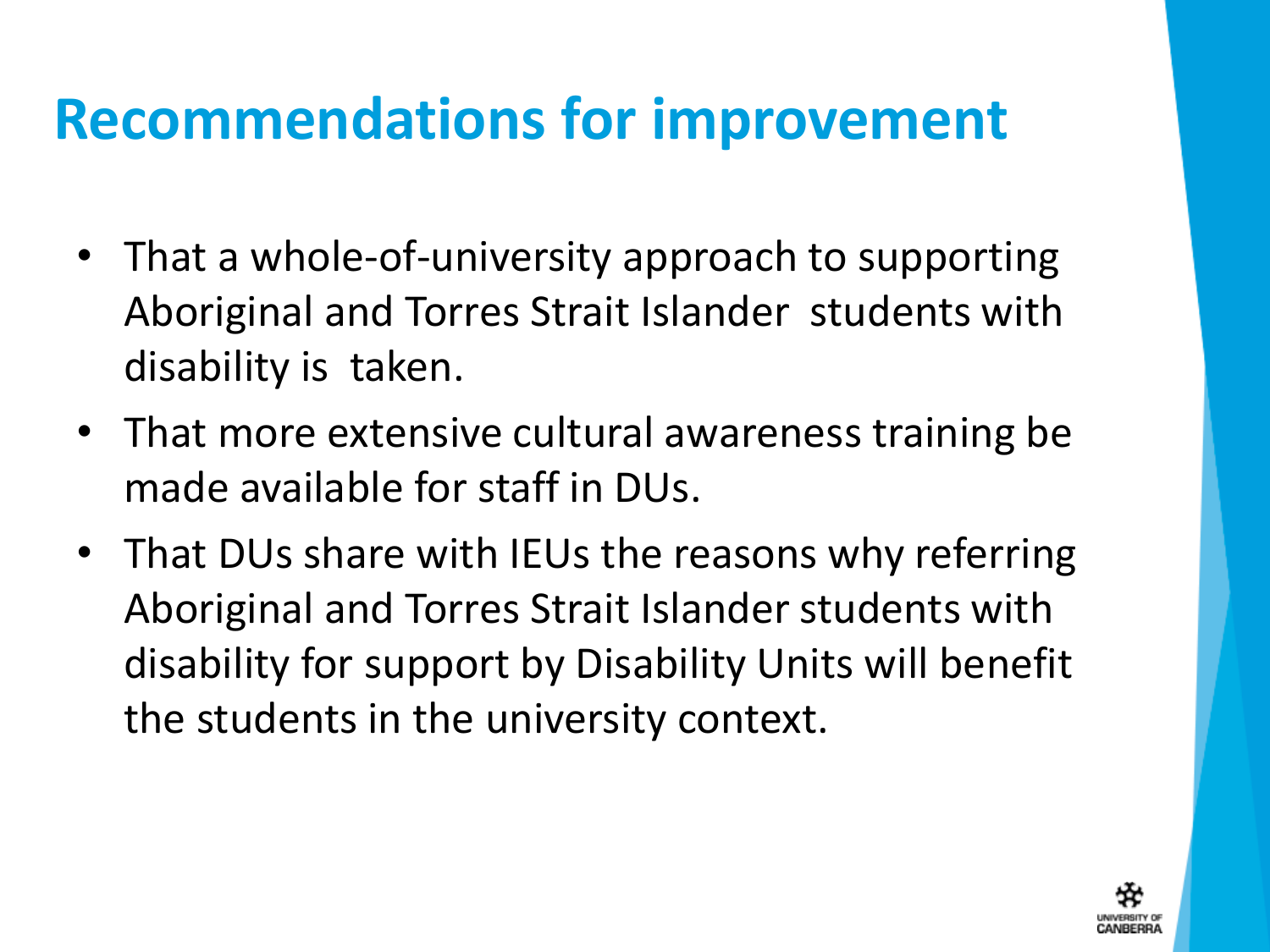#### **Recommendations for improvement**

- That Aboriginal and Torres Strait Islander people play a key role in decision making processes in relation to disability support services for Indigenous students at Australian universities.
- That DUs form close partnerships with IEUs to ensure that Aboriginal and Torres Strait Islander students with disability are fully and appropriately supported.
- That support for Aboriginal and/or Torres Strait Islander students with disability is provided both face-to face and through various other media to ensure that the needs of all students are met, no matter what their mode of study.